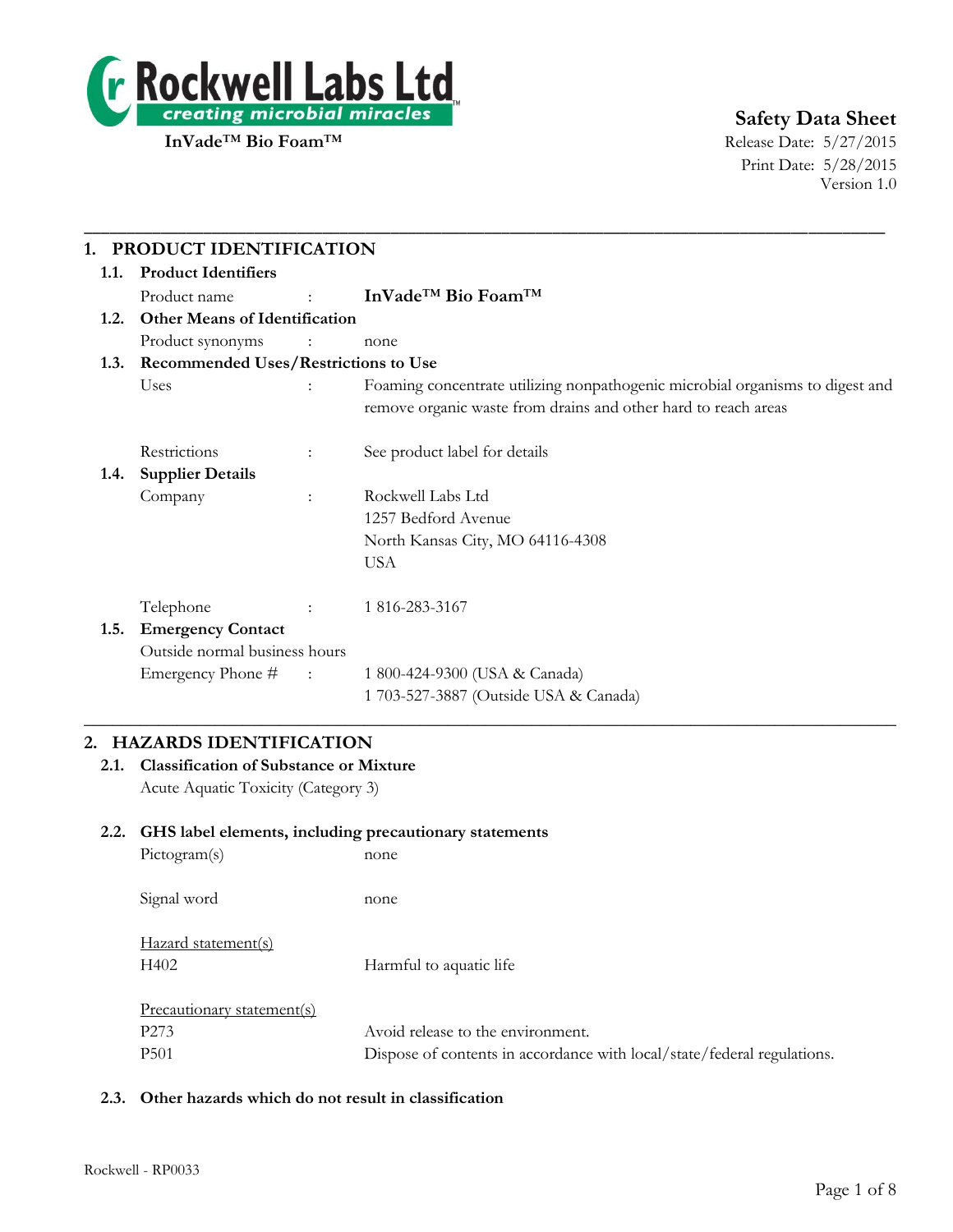

# **Safety Data Sheet**

Print Date: 5/28/2015 Version 1.0

none

# **3. COMPOSITION/INFORMATION ON INGREDIENTS**

### **3.1. Substances**

Not applicable

# **3.2. Mixtures**

Hazardous component(s) or components of note:

| Chemical Identity                  | Contains $(\% w/w)$     | CAS-No. | Hazard Classification          |
|------------------------------------|-------------------------|---------|--------------------------------|
| Nonpathogenic bacillus<br>bacteria | $>1$ million cfu/gallon | -----   | none                           |
| Proprietary Ingredients            | 1.35                    |         | Acute Aquatic Tox.<br>(Cat. 3) |
|                                    |                         |         |                                |

**\_\_\_\_\_\_\_\_\_\_\_\_\_\_\_\_\_\_\_\_\_\_\_\_\_\_\_\_\_\_\_\_\_\_\_\_\_\_\_\_\_\_\_\_\_\_\_\_\_\_\_\_\_\_\_\_\_\_\_\_\_\_\_\_\_\_\_\_\_\_\_\_\_\_**

#### **4. FIRST AID MEASURES**

#### **4.1. Description of first aid measures**

#### **General advice**

Consult a physician or poison control center. Provide this safety data sheet to medical personnel. Move out of hazardous areas.

#### **If inhaled**

Move person to fresh air. If person is not breathing, call 911 or an ambulance, then give artificial respiration, preferably mouth to mouth if possible. Call a poison control center or doctor for further treatment advice.

#### **In case of skin contact**

Take off contaminated clothing. Rinse skin immediately with plenty of water for 15-20 minutes. Call a poison control center or doctor for treatment advice.

#### **In case of eye contact**

Hold eye open and rinse slowly and gently with water for 15-20 minutes. Remove contact lenses, if present, after the first 5 minutes, then continue rinsing eye. Call a poison control center or doctor for treatment advice.

#### **If swallowed**

Call a poison control center or doctor for treatment advice. Have person sip a glass of water if able to swallow. Do not induce vomiting unless told to do so by a poison control center or doctor. Do not give anything by mouth to an unconscious person.

- **4.2. Most important symptoms and effects, both acute and delayed** None known
- **4.3. Indication of any immediate medical attention and special treatment needed, if necessary** None known

### **5. FIRE FIGHTING MEASURES**

#### **5.1. Extinguishing media**

Suitable extinguishing media: use water spray, alcohol-resistant foam, dry chemical or carbon dioxide.

 $\_$  , and the set of the set of the set of the set of the set of the set of the set of the set of the set of the set of the set of the set of the set of the set of the set of the set of the set of the set of the set of th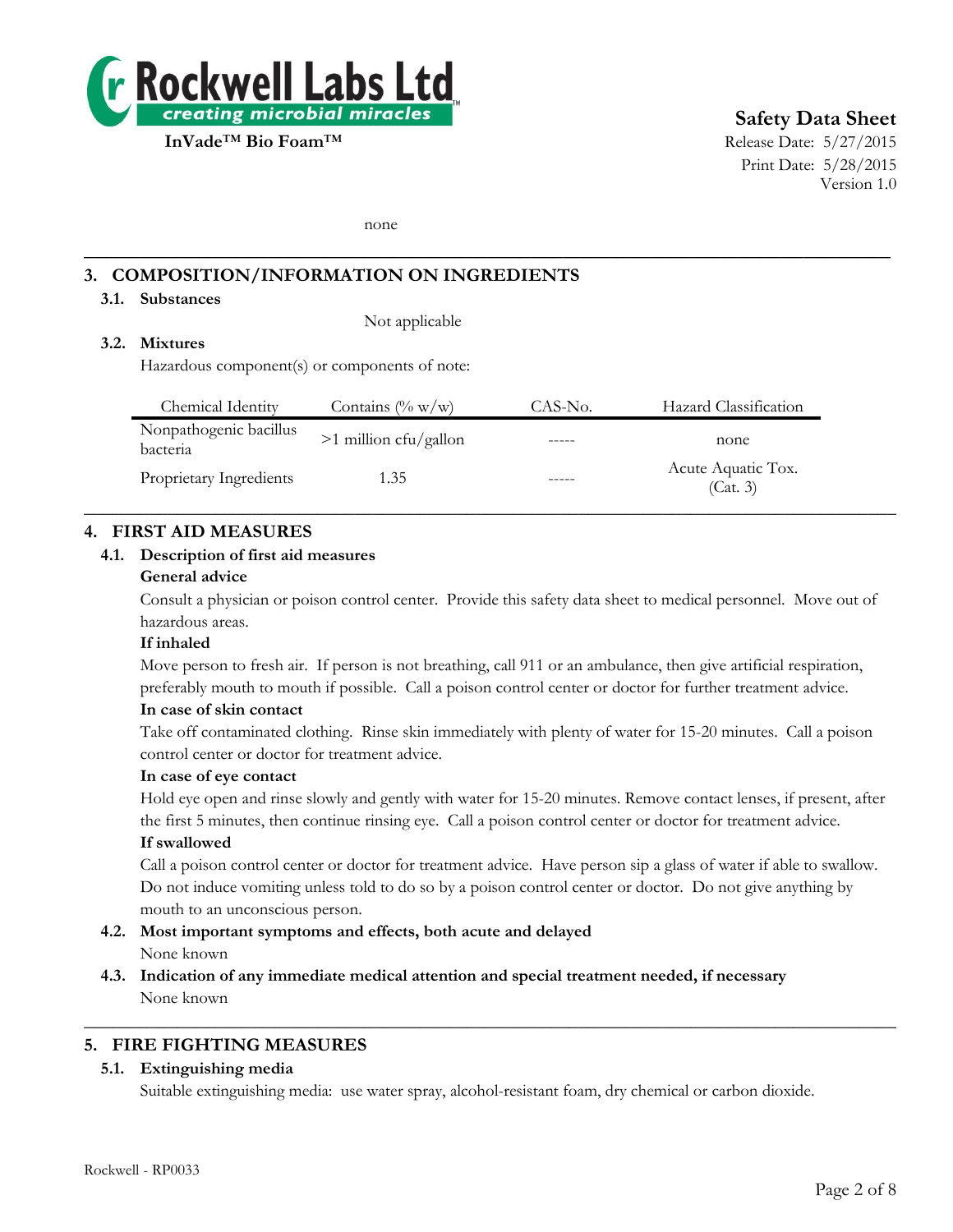

# **Safety Data Sheet**

Print Date: 5/28/2015 Version 1.0

- **5.2. Specific hazards arising from the chemical** Oxides of carbon, nitrogen, and sulfur.
- **5.3. Special protective equipment and precautions for fire fighters** Wear self contained breathing apparatus for firefighting if deemed necessary. Additional information: none.
- **5.4. Further information** No data available

# **6. ACCIDENTAL RELEASE MEASURES**

**6.1. Personal precautions, protective equipment and emergency procedures** Avoid contact with spilled product and contaminated surfaces. Evacuate personnel to safe areas during emergencies. For safe handling instructions see section 7. For proper PPE see section 8.

 $\_$  , and the set of the set of the set of the set of the set of the set of the set of the set of the set of the set of the set of the set of the set of the set of the set of the set of the set of the set of the set of th

- **6.2. Environmental precautions** Prevent further leakage or spillage if safe to do so. Do not allow release to the environment.
- **6.3. Methods and materials for containment and cleaning up** Wipe up any spilled material and dispose of according to instructions in section 13. Wash contaminated surfaces with soap and water. If required, clean surface with bleach or quaternary ammonia disinfectant.

 $\_$  , and the set of the set of the set of the set of the set of the set of the set of the set of the set of the set of the set of the set of the set of the set of the set of the set of the set of the set of the set of th

# **7. HANDLING AND STORAGE**

- **7.1. Precautions for safe handling** Handle in accordance with good industrial hygiene practices. For additional precautions see section 2.2 **7.2. Conditions for safe storage, including any incompatibilities**
- Store in a cool dry place. Store in original container. Do not store where children or animals may gain access.  $\_$  , and the set of the set of the set of the set of the set of the set of the set of the set of the set of the set of the set of the set of the set of the set of the set of the set of the set of the set of the set of th

# **8. EXPOSURE CONTROLS/PERSONAL PROTECTION**

### **8.1. Control parameters**

Components with workplace parameters

|      | $ -$<br>NO. | --<br>alue | -<br>$+0.48$<br>$\omega$ <sup>or</sup> | 010<br>рамм |
|------|-------------|------------|----------------------------------------|-------------|
| none | ------      | ------     | ------                                 | ------      |

### **8.2. Appropriate engineering controls**

Ensure relevant engineering controls are employed to prevent exceeding threshold values for the listed control parameters in section 8.1.

#### **8.3. Individual protection measures, such as personal protective equipment**

In normal use and handling conditions refer to the product label for required PPE. In all other cases the following recommendations would apply.

#### **Eye/face protection**

Safety glasses or other similar eye protection conforming to ANSI Z87.1 standards recommended when handling product.

#### **Skin protection**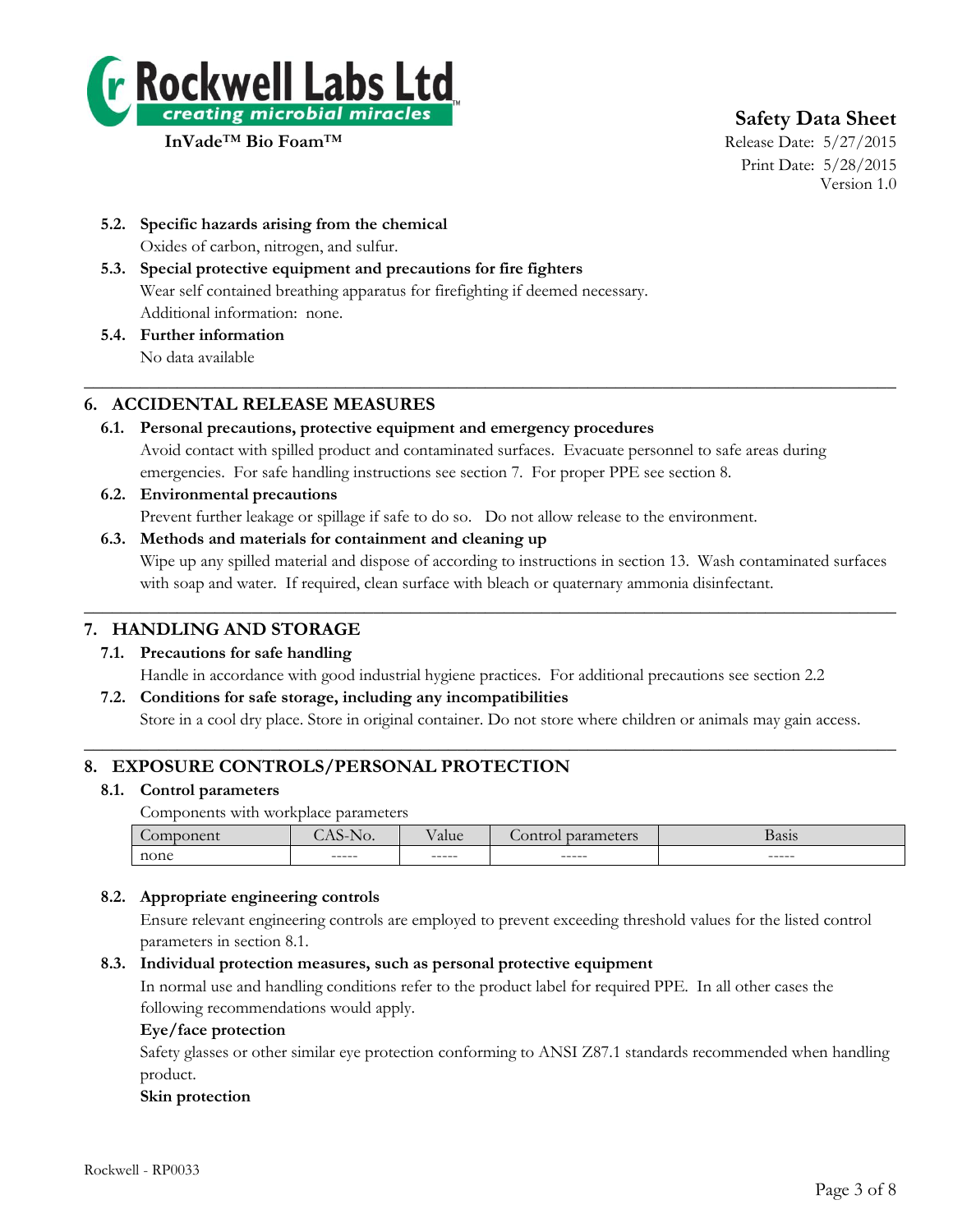

# **Safety Data Sheet**

Print Date: 5/28/2015 Version 1.0

Chemical resistant nitrile rubber or similarly compatible gloves recommended when handling product. Dispose of contaminated gloves after use in accordance with applicable local and state regulations. Wash exposed skin with soap and water immediately. Wash all contaminated clothing prior to reuse.

 $\_$  , and the set of the set of the set of the set of the set of the set of the set of the set of the set of the set of the set of the set of the set of the set of the set of the set of the set of the set of the set of th

**Respiratory protection**

Not required under normal use conditions.

**Thermal hazards**

None known

# **9. PHYSICAL AND CHEMICAL PROPERTIES**

#### **9.1. Information on basic physical and chemical properties**

| Appearance;                                      | Orange liquid            |
|--------------------------------------------------|--------------------------|
| Odor;                                            | Citrus                   |
| Odor threshold;                                  | No data available        |
| pН;                                              | $6.0 - 6.5$ (25 °C)      |
| Melting point/freezing point;                    | No data available        |
| Initial boiling point and boiling<br>range;      | No data available        |
| Flash point;                                     | $> 200$ °F (93 °C)       |
| Evaporation rate;                                | No data available        |
| Flammability (solid, gas);                       | No data available        |
| Upper/lower flammability or<br>explosive limits; | No data available        |
| Vapor pressure;                                  | No data available        |
| Vapor density;                                   | No data available        |
| Relative density;                                | $0.98 \text{ g/ml}$      |
| Solubility;                                      | Soluble in water         |
| Partition coefficient: n-<br>octanol/water;      | No data available        |
| Auto-ignition temperature;                       | No data available        |
| Decomposition temperature;                       | No data available        |
| Kinematic Viscosity;                             | Similar to that of water |
| ional Information                                |                          |

## **9.2. Additional Information** No data available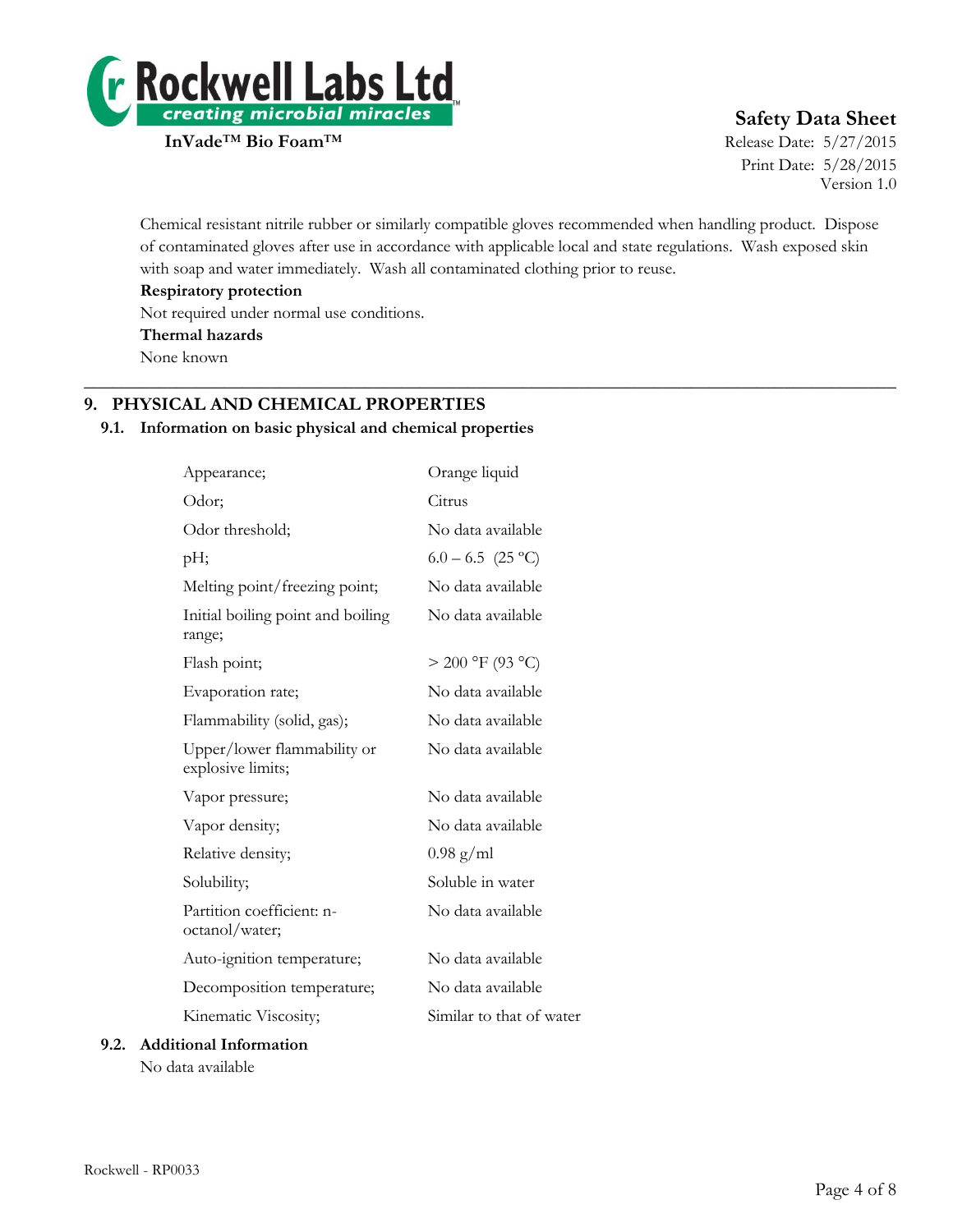

# **Safety Data Sheet**

Print Date: 5/28/2015 Version 1.0

# **10. STABILITY AND REACTIVITY**

#### **10.1. Reactivity**

No data available

# **10.2. Chemical stability** Stable under recommended storage conditions.

#### **10.3. Possibility of hazardous reactions** No data available

**10.4. Conditions to avoid**

Exposure to excessive heat.

## **10.5. Incompatible materials**

Strong oxidizing agents. Strong reducing agents. Disinfecting agents.

 $\_$  , and the set of the set of the set of the set of the set of the set of the set of the set of the set of the set of the set of the set of the set of the set of the set of the set of the set of the set of the set of th

 $\_$  , and the set of the set of the set of the set of the set of the set of the set of the set of the set of the set of the set of the set of the set of the set of the set of the set of the set of the set of the set of th

## **10.6. Hazardous decomposition products**

Other decomposition products – no data available

In the event of a fire: see section 5

# **11. TOXICOLOGICAL INFORMATION**

## **11.1. Information on toxicological effects**

### **Acute Toxicity**

LD50 Oral –  $\text{Rat}$  –  $>$  5000 mg/kg LD50 Dermal –  $\text{Rat}$  –  $>$  5000 mg/kg LD50 Inhalation – no data available **Skin corrosion/irritation** Not a skin irritant **Serious eye damage/irritation** Not an eye irritant **Respiratory or skin sensitization** Not a known sensitizer **Germ cell mutagenicity** Not a known mutagen **Carcinogenicity** IARC: No component of this product presents at levels greater than or equal to 0.1% is identified as probable, possible or confirmed human carcinogen by IARC. ACGIH: No component of this product presents at levels greater than or equal to 0.1% is identified as probable, possible or confirmed human carcinogen by ACGIH. NTP: No component of this product presents at levels greater than or equal to 0.1% is identified as probable, possible or confirmed human carcinogen by NTP. OSHA: No component of this product presents at levels greater than or equal to 0.1% is identified as probable, possible or confirmed human carcinogen by OSHA. **Reproductive toxicity**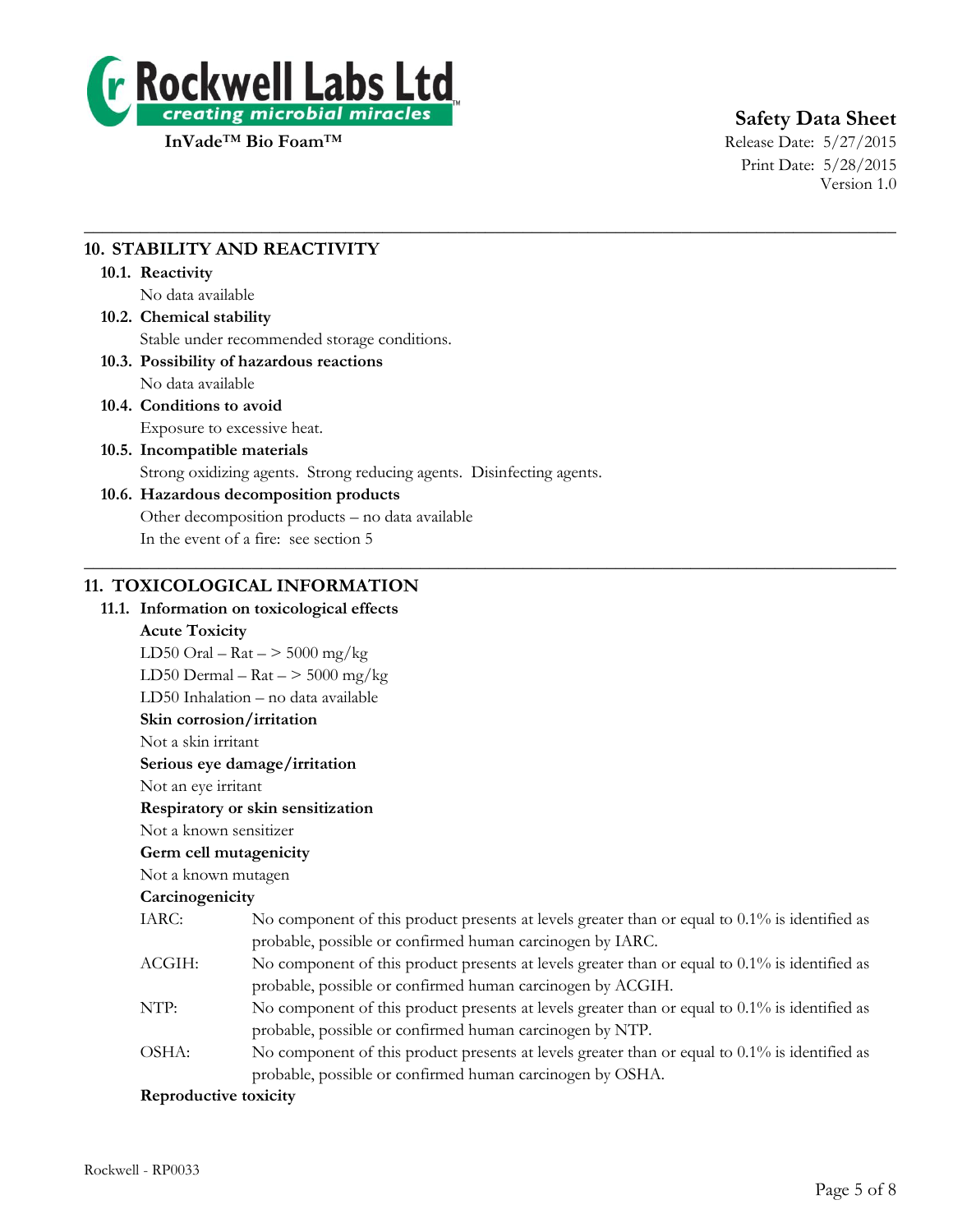

# **Safety Data Sheet**

Print Date: 5/28/2015 Version 1.0

Not a known reproductive toxicant **Specific target organ toxicity – single exposure** No data available **Specific target organ toxicity – repeated exposure** No data available **Aspiration hazard** No data available **11.2. Other information**

No data available

# **12. ECOLOGICAL INFORMATION**

#### **12.1. Toxicity**

| Toxicity to fish                    | no data available |
|-------------------------------------|-------------------|
| Toxicity to daphnia                 | no data available |
| and other aquatic                   |                   |
| invertebrates                       |                   |
| 12.2. Persistence and degradability |                   |
| No data available                   |                   |
| 12.3. Bioaccumulative potential     |                   |
| No data available                   |                   |
| 12.4. Mobility in soil              |                   |
| No data available                   |                   |
| 12.5. Other adverse effects         |                   |
| No data available                   |                   |
|                                     |                   |

# **13. DISPOSAL CONSIDERATIONS**

#### **13.1. Disposal Methods.**

The best disposal method is to use the entire quantity per label directions. If it is necessary to dispose of unused material then follow the label instructions and relevant local, state and federal waste disposal guidelines.

 $\_$  , and the set of the set of the set of the set of the set of the set of the set of the set of the set of the set of the set of the set of the set of the set of the set of the set of the set of the set of the set of th

Product Disposal:

Do not contaminate water, food or feed by storage or disposal.

#### Packaging Disposal:

If empty: Place in trash or offer for recycling if available. If partly filled: Call your local solid waste agency or 1- 800-CLEANUP which is managed as a public-private partnership.

 $\_$  , and the set of the set of the set of the set of the set of the set of the set of the set of the set of the set of the set of the set of the set of the set of the set of the set of the set of the set of the set of th

See section 8 for proper PPE and precautionary handling measures.

# **14. TRANSPORT INFORMATION**

# **DOT**

Not dangerous goods **IMDG**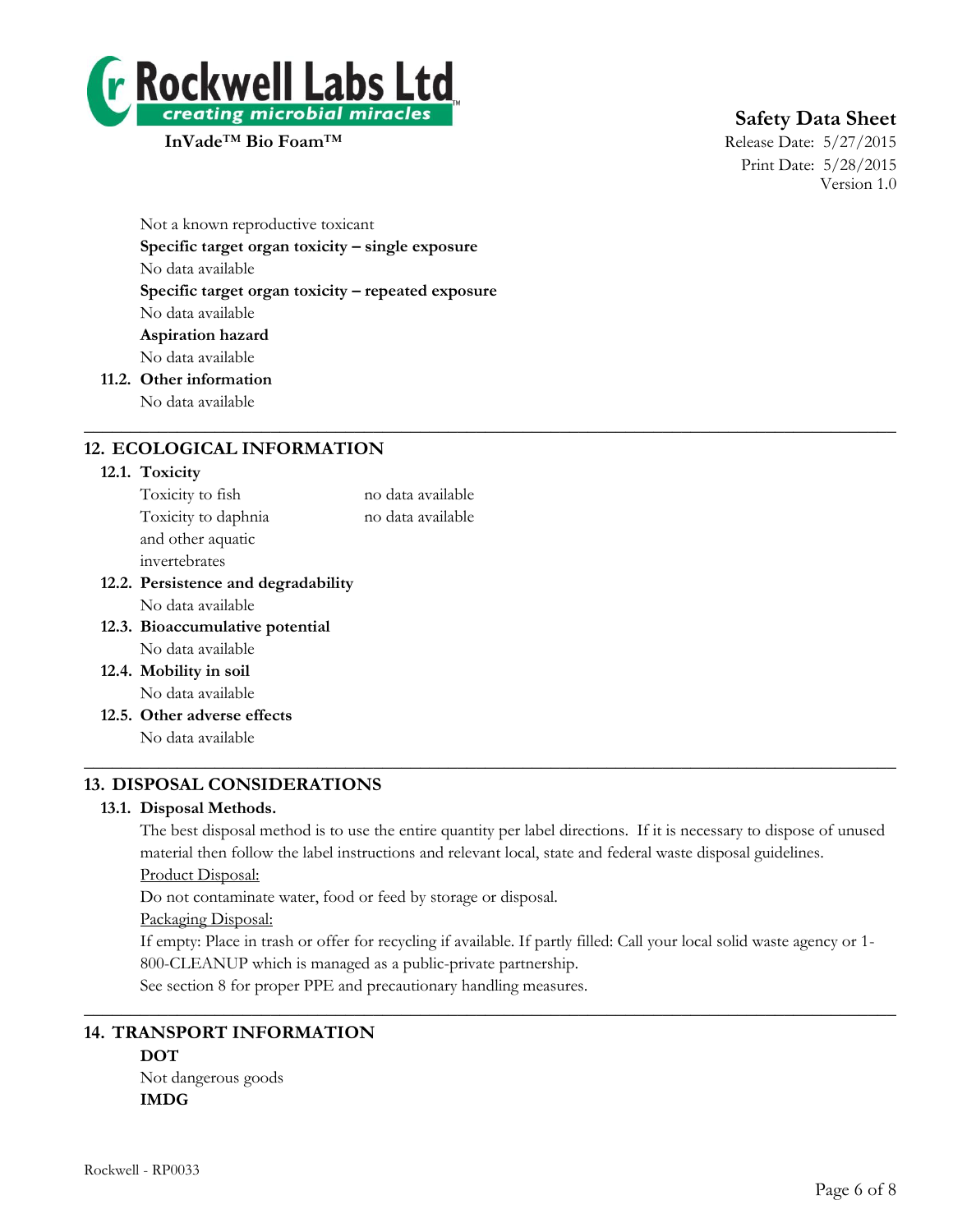

# **Safety Data Sheet**

Print Date: 5/28/2015 Version 1.0

Not dangerous goods **IATA** Not dangerous goods

# **15. REGULATORY INFORMATION**

### **SARA 302 Components**

No chemicals in this material are subject to the reporting requirements of SARA Title III, Section 302.

\_\_\_\_\_\_\_\_\_\_\_\_\_\_\_\_\_\_\_\_\_\_\_\_\_\_\_\_\_\_\_\_\_\_\_\_\_\_\_\_\_\_\_\_\_\_\_\_\_\_\_\_\_\_\_\_\_\_\_\_\_\_\_\_\_\_\_\_\_\_\_\_\_\_\_\_\_\_\_\_\_\_\_\_\_\_\_\_\_\_\_\_\_\_

#### **SARA 313 Components**

This material does not contain any chemical components with known CAS numbers that exceed the threshold (De Minimis) reporting levels established by SARA Title III, Section 313.

#### **SARA 311/312 Hazards**

None

#### **California Proposition 65 Components**

This product does not contain any chemicals known to the state of California to cause cancer, birth defects, or reproductive harm.

#### **TSCA**

All components of this product are listed, exempted, or excluded from listing on the U.S. Toxic Substances Control Act chemical substance inventory.

 $\_$  , and the set of the set of the set of the set of the set of the set of the set of the set of the set of the set of the set of the set of the set of the set of the set of the set of the set of the set of the set of th

### **16. OTHER INFORMATION**

#### **Acronyms and abbreviations used**

| LD50         | Lethal Dose, 50%                                      |
|--------------|-------------------------------------------------------|
| <b>OECD</b>  | Organization for Economic Cooperation and Development |
| IARC         | International Agency for Research on Cancer           |
| <b>ACGIH</b> | American Conference of Industrial Hygienists          |
| NTP          | National Toxicology Program                           |
| <b>OSHA</b>  | Occupational Safety and Health Administration         |
| <b>DOT</b>   | Department of Transportation                          |
| <b>IMDG</b>  | <b>International Maritime Dangerous Goods</b>         |
| IATA         | International Air Transport Association               |
| SARA         | Superfund Amendments and Reauthorization Act          |
| TSCA         | Toxic Substances Control Act                          |
| CAS-No.      | Chemical Abstract Services - Number                   |
| <b>PPE</b>   | Personal Protective Equipment                         |
| <b>HMIS</b>  | Hazardous Materials Identification System             |
| <b>NFPA</b>  | National Fire Protection Association                  |
| <b>PPM</b>   | Parts Per Million                                     |
|              |                                                       |